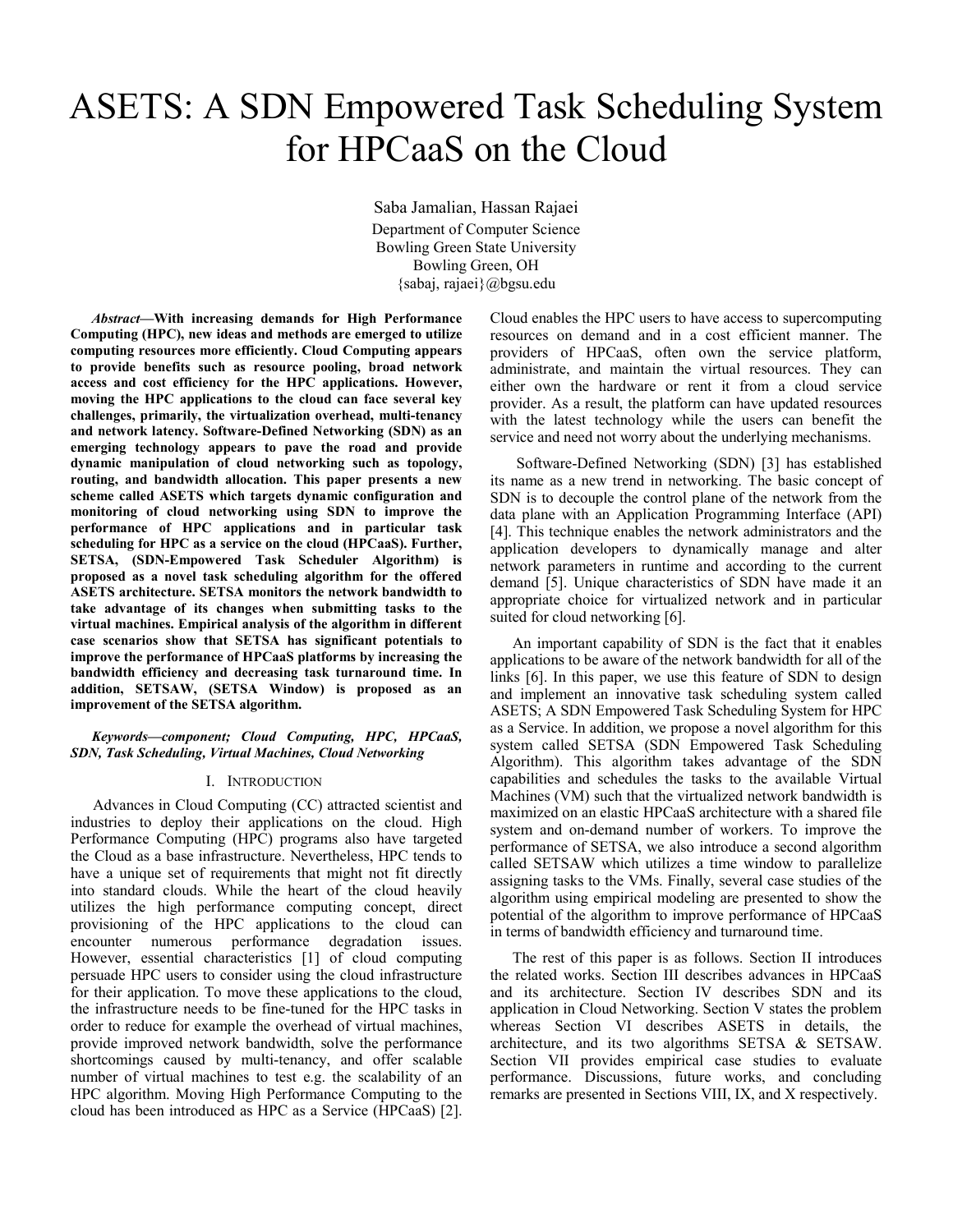# II. RELATED WORK

 This section briefly describes the efforts made by other researchers to improve the performance of HPCaaS systems using various methods, and the attempts made to use SDN in the HPCaaS platforms.

 AbdelBaky et al in [2] introduce a prototype to transform a supercomputer into a cloud that supports accessibility of HPC resources through IaaS, PaaS and SaaS abstractions. It is discussed in the paper that efforts to provide HPC resources for scientific applications in forms of "HPC in the cloud", "HPC plus clouds", and "HPC as a cloud" have not reached to a complete success due to limited capabilities of the underlying commodity hardware, lack of high-speed interconnects, the physical distance between servers, and virtualization overhead. The study identifies ease of use, elasticity and accessibility of the cloud as the primary benefits of HPCaaS.

 Taifi et al. [7] proposed architecture to build HPC clusters on top of a private cloud. High throughput connections using Infiniband switches are used between the compute VMs whereas an Ethernet is connecting the compute nodes to the Cloud controller. The high bandwidth interconnects play an important role in improving the performance of the network which is very critical for HPC applications. This study identifies three major benefits for HPCaaS: flexibility of the resources, resource efficiency, and cost reduction. To achieve these benefits, three important challenges need to be addressed: virtualization overhead, administrative complexity, and programming model. To address the administrative complexity of HPCaaS, they designed and implemented a virtual cluster administration tool called HPCFY. To evaluate the private HPC cloud both data-intensive and compute-intensive benchmarks were used in the experiments. Their results indicate that the primary challenges such as gaining performance and reliability will also grow with the scale of the HPC-cloud. Despite these weaknesses, the authors predict bright future for cloud-based HPC.

 Task scheduling problem in a cloud is NP-Complete since both cloud resources and user application requirements can change rapidly. The Cloud Resource Broker (CLOUDRB) [8] is a framework to schedule HPC applications on the cloud for scientific purposes. This framework uses a Particle Swarm Optimization (PSO)-based Resource Allocation method to address the job scheduling problem. The purpose is to minimize job finishing time, cost and job rejection ratio. Job rejection ratio is the rate of jobs that cannot be accepted by the cloud due to the unavailability of resources. On the other hand, the framework aims to maximize number of jobs finished within a deadline. The performance is evaluated by Matlab simulation as well as implementation on a private cloud with real-world HPC applications. The results showed clear performance improvement as the framework meets the objectives.

 The increasing demand for scientific computing in Biology and others has resulted in several approaches such as Galaxy [9] to address cloud-based services for computation intensive algorithms in this field. Galaxy is a scientific workflow engine for computational biology with a web-based interface that makes it easy for biologists to run their applications on the

cloud. Researchers at University of Chicago have used Galaxy to deploy bio-informatics workflow across local and Amazon EC2 cloud [10]. A recent study [11] developed a proof of the concept for deploying HPC applications as a service on the cloud. The platform enables scientists and in particular Biology and Medicine specialists who have no computer science background to run their scientific HPC case studies easily and with promising performance. Kawai in [12] states that SDN has great potentials to help the HPC systems since these applications need very resource-intensive computation.

In addition, High Throughput Computing (HTC) is also capable of utilizing SDN services to improve performance of the data-intensive computing. Examples include Big Data applications and Hadoop which need careful considerations of network configuration. Qin et al [13] proposed a Bandwidth– Aware scheduling algorithm with SDN for Hadoop named BASS. Hadoop scheduler assigns tasks based on data locality. However, BASS takes the instant bandwidth of the links into account when assigning tasks. This capability enables the scheduler to move data from one node to another when necessary for better scheduling.

# III. HIGH PERFORMANCE COMPUTING AS A SERVICE

Desirable characteristics of the Cloud such as on-demand access, resource pooling and cost efficiency [14], have tempted industries and academia to embrace this technology into their businesses, including the HPC users. Nevertheless, standard clouds do not satisfy certain unique requirements of HPC such as batch processing, direct access to hardware, bypassing OS kernel, and high performance execution [15].

To receive the benefits of cloud for heavy scientific computing, the needs for "HPC as a service" on the cloud has recently become a sharp demand. A study [16] identifies the lower cost of Cloud as a primary motivation for scientists to move their HPC applications to the cloud. Dynamic allocation of resources based on application demand plays the most important role for cost efficiency. Accordingly, the systems which need HPCaaS tend to be elastic in term of resource provisioning. In addition, such a service eliminates troubleshooting, maintenance, and administration of local HPC resources which is often a challenge for scientists who normally do not want to get involved with such complex tasks. Nevertheless, existing implementation of HPCaaS have numerous shortcomings which need to resolve. Studies such as [16] [17] [18] identify "Virtualization Overhead" and "Multitenancy" of the cloud as primary source of challenges for HPCaaS. Multi-tenancy of the network can result in unstable cloud network bandwidth and high communication latency. Such turbulence will have crucial negative effect on the performance of HPC applications [19].

Earlier attempts such as [16] and [20] to implement HPCaaS suffer from the use of identical methods for the architecture, technology, and scheduling on the cloud the same as the traditional supercomputers. However, newer efforts such as [2] and [21] utilize cloud-specific characteristics (e.g. elasticity) and cloud based services (e.g. queuing service, database and storage). Results are much more promising for the architectures that utilize cloud-specific resources. Job and task schedulers for the HPCaaS systems differ from the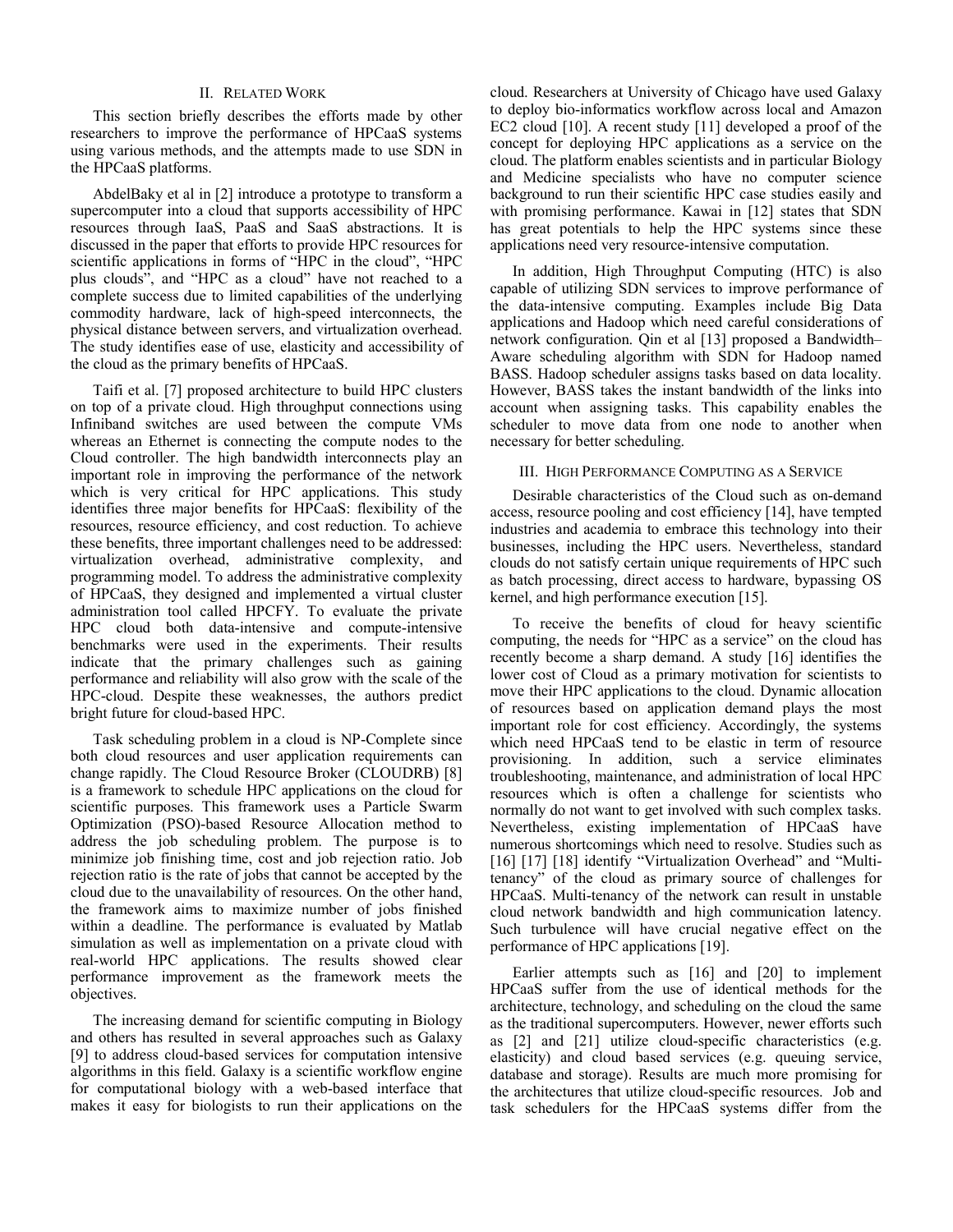traditional ones on a private data center. Scientific and HPC applications often need to execute a workflow of jobs and tasks. In a typical workflow, the output of a task becomes the input for another task. HPCaaS schedulers need to take care of such workflows. Furthermore, traditional HPC applications needed to specify number of processors needed to execute the jobs. On the other hand, recently with moldable job scheduling [22] in HPCaaS, this requirement may no longer be needed.

# IV. SOFTWARE-DEFINED NETWORKING

Software-Defined Networking (SDN) is a new paradigm in networking in which the network control and physical forwarding are separated [3]. In SDN, the network is directly programmable, agile, and manageable by a controller software which is open standard and vendor neutral network solution.

SDN architecture transforms the scattered network configuration into two parts: a simple light weight fast forwarding hardware and the decision-m making network  $controller(s)$  [23]. By decoupling the control plane from the data plane in a software-defined network, th he intelligence of the network is centralized in an SDN controller. This enables network administrators and application developers to monitor and modify network properties during execution time [4].



Figure 1: SDN Logical Architecture

Figure 1 shows the logical architecture of a softwaredefined network. Network controller has the full control over the network. Data plane is only used for data a forwarding. The data plane is fully managed by the controller. . Communication between the controller and data plane (switches) is through RESTful APIs and SDN protocol. As of today, the most popular protocol used for SDN is OpenFlow [2 24].

Software-Defined Networking has great potentials to play an important role in cloud networking. I In a virtualized network, each tenant is able to have its own SDN enabled controller rather than having a separate physical switch [5]. In this paper, the capabilities of network monitoring in SDN are used to improve the performance of an HPCaaS task scheduler. We present a new HPCaaS architecture (ASE ETS) with a task scheduling algorithm (SETSA) that benefits from SDN capabilities to monitor network properties. We will describe the details in section VI.

# V. PROBLEM STATEMENT

Our investigations suggest that there are three major issues that should be addressed by HPCaaS platform m developers: 1) Virtual Machines overhead; 2) Cloud Networking; 3) Multitenancy bursts. Ian Foster et al. in [25] when c omparing Clouds with Grids, stated that "The one exception that will likely be hard to achieve in Cloud Computing (but has had much success in Grids) are HPC applications that require fast and *low latency network interconnects f for efficient scaling to many processors*". Multi-tenant network in the cloud suffer from high latency, since unpredictable network bursts make the networking in the cloud significantly unstable.

This research focuses on the networking issues of HPCaaS by using the capabilities of Software-Defined Networking. The ideal solution to the cloud networking bursts issue advocates removal of the multi-tenancy of the cloud or decreasing the degree of multi-tenancy for HPCaaS platforms. Nevertheless, this will result in reducing resource e efficiency which is one of the chief reasons to utilize cloud computing in the first place. A better solution advocates by A ASETS which promotes continuous monitoring of the netw ork bandwidths and taking prompt actions accordingly.

# VI. ASETS: A SDN EMPOWERED TASK SCHEDULING SYSTEM

ASETS adds a SDN-controller i into an elastic configuration of HPCaaS platform to monitor network bandwidths during the task scheduling phase. Informatio n provided by this SDNcontroller enables the task scheduler to take the network state into the account when assigning tasks to the VMs. We propose a novel algorithm called SETSA A (SDN-Empowered Task Scheduling Algorithm) to perform the task scheduling by the ASETS system. The proposed alg gorithm enables ASETS to utilize the cloud network bandwidth h more efficiently and thus it will increase the performance of the HPCaaS platform in term of turnaround time of the submitted jobs.

#### *A. The Architecture*

Figure 2 shows the architecture of ASETS. In this figure, the HPC job scheduler divides jobs into multiple tasks and delivers them to the task scheduler queue. The tasks data are stored in a shared file system. Th he task scheduler uses the SETSA algorithm to assign tasks to the appropriate workers (VMs). Further, it sends the data from the shared file system to the designated VMs. When assignin ng tasks to the workers, the data transfer time from the shared file system to respective VM is also considered by the SETSA algorithm.



Figure 2: The ASETS Architecture overview

**Scalability:** In the conceptual architecture of ASETS shown in Figure 2, limited numbers of virtual machines are shown for simplicity. However, bas ed on the computing power of the shared file system, tasks queue, and the schedulers of the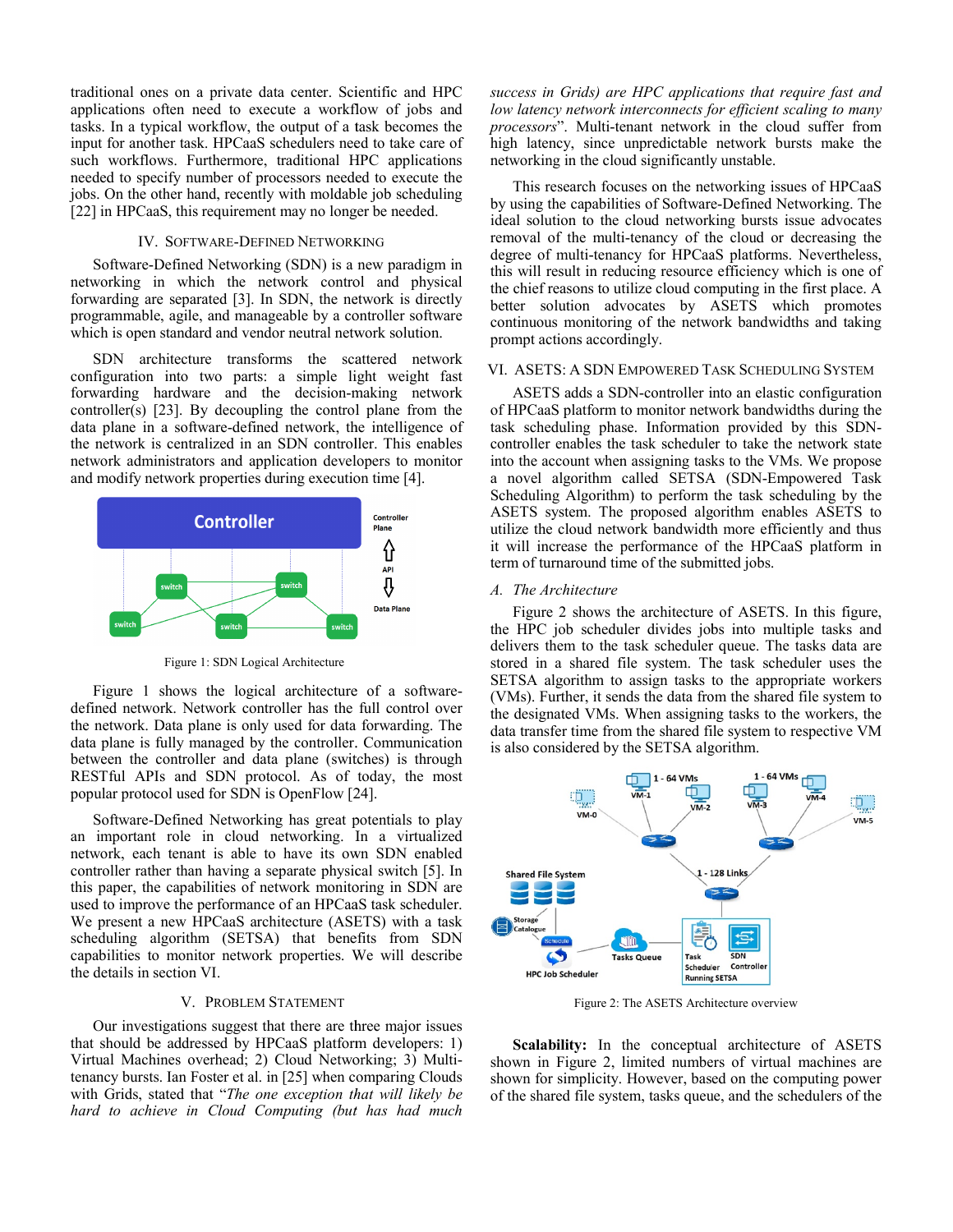system, ASETS can exploit any additional numbers of virtual machines as needed. The scalability of ASETS seems to be depended on the centralized scheduler, the file system, and tasks queue. Nevertheless, highly available cloud-based file systems and queues (such as Amazon DynamoDB and SQS) can benefit the scalability of the system.

**Elasticity:** Based on the number of tasks submitted to the system, ASETS can dynamically add or remove VMs when needed. For example, virtual machines 0 and 6 in Figure 2 are not launched in the system yet but will be launched if needed. The dynamic allocation and de-allocation of virtual machines in the system is one of the primary benefits of the proposed HPCaaS platform. This efficient utilization method of the cloud resources will reduce the cost of the service.

# *B. SETSA (SDN-Empowered Task Scheduling Algorithm)*

Definitions: We define the following definitions for the proposed algorithm:

- $D_i$  Size of data for task<sub>i</sub> (Bytes)
- $\overline{A_i}$  Next available idle time for VM<sub>i</sub>
- 
- $L_i$  Time to Launch VM<sub>i</sub><br> $DT_{ii}$  Transfer time for data Transfer time for data of task<sub>i</sub> to  $VM_i$
- $T_{ij}$  Time to execute task<sub>j</sub> on  $VM_i$
- *Time<sub>i</sub>* Time that task<sub>i</sub> is finished
- *N* Maximum number of virtual machines
- *M* Number of tasks

Utilizing the SDN-Controller APIs, the bandwidths of all of the links becomes measurable. We define  $BW_{ij}$  as the maximum available bandwidth to transfer data of task<sub>i</sub> from the shared file system to  $VM_i$ .

$$
\forall i=1 \text{ to } N, \ \forall j=1 \text{ to } M; \quad DT_{ij} = D_j / BW_{ij} \tag{1}
$$

If a virtual machine is not in *idle* state (i.e. running a task), then its next available time  $(A_i)$  will be the time when its running task is finished. For the virtual machines that are not launched yet, the next available time would be the time needed for the virtual machine to launch and become ready.

The task scheduler analysis all the information and calculates the finishing time of the task on all available virtual machines. Thus:

$$
\forall i=1 \text{ to N};
$$
  
\n
$$
\forall j=1 \text{ to M};
$$
  
\n
$$
Time_j = MIN(A_i + DT_{ij} + T_{ij})
$$
 (2)

The SETSA algorithm is shown in Figure 3 which calculates Equations 2 for all the tasks in the queue and will assign them accordingly to the appropriate virtual machines.

The SETSA algorithm delivers the following benefits for the ASETS platform:

- Elastic task scheduling for HPCaaS
- Improved utilization of Network Bandwidth
- Reducing turnaround time of tasks in HPCaaS

While (true): For all tasks in tasks queue ( $j = 1$  to M):  $j = pop\_task\_from\_queue()$ Let N be the maximum number of VMs //Set  $A_i$  for deactivate VMs: for  $i = 1$  to  $N$ : if VMi is not launched  $A_i = L_i$ //Compute DT<sub>ij</sub> for all links to all VMs for  $i = 1$  to N:<br>//Use SDN APIs to get the bandwidth of all links  $BW_{ij}$  = SDN API GET BANDWIDTH (File System, VM<sub>i</sub>)  $DT_{ij} = D_j \overline{}/ Bw_{ij}$ //Find the most appropriate VM:  $Min = INFINITE$ for  $i = 1$  to  $N$ :  $Time<sub>j</sub> = A<sub>i</sub> + DT<sub>ij</sub> + T<sub>ij</sub>$ if  $\texttt{Time}_j$  <  $\texttt{Min}\colon$  $Min = Time<sub>j</sub>$  $vm$  to assign = i //Launch a VM if needed: if vm to assign is not luached: Launch vm to assign Assign task j to vm to assign

Figure 3: The SETSA algorithm

## VII. CASE STUDIES

In this section we empirically model the system in a small scale of 3 workers for demonstration purpose. Examples are made to illustrate and compare two case scenarios for the algorithm. For simplicity, we assume that the workers are homogenous; therefore the time needed to finish a particular task is equal for all the workers. In both case scenarios a group of 8 tasks with different data sizes are assumed.

The two scenarios differ only in term of networking. In the first scenario, network bandwidth for the links connecting the shared file system to the workers, are assumed to be very close to each other. While in the second case, there is a significant difference between the links due to severe multi-tenancy of the system. We compare SETSA with FIFO and Round Robin for both scenarios in term of turnaround time.

Table 1: List of Tasks in the queue for both case scenarios

| Task | Data Size | Needed  <br>Time | Task<br>Ш | Data Size | Needed<br>Time |
|------|-----------|------------------|-----------|-----------|----------------|
|      | 200       |                  |           | 1500      |                |
|      |           |                  |           | 1800      |                |
|      |           |                  |           | 500       |                |
|      | 200       |                  |           |           |                |

# *A. Case Scenario I*

In this example, network bandwidths for the links connecting the shared file system to virtual machines 1 to 3 are assumed to be 40Mbps, 50Mbps and 60Mbps. This is considered a small difference in the scale of a multi-tenant network of the cloud.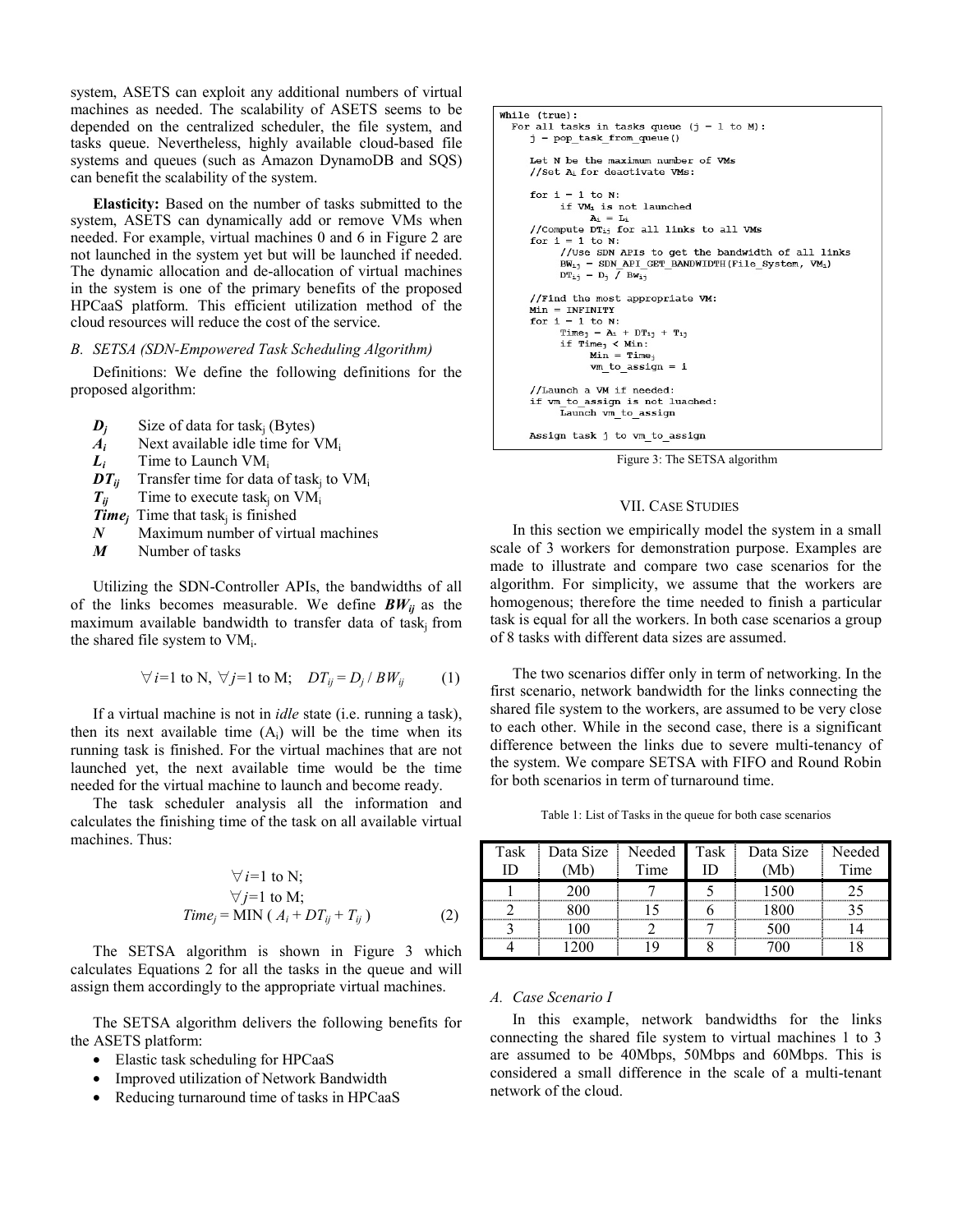

Figure 4: Case Scenario I Results

Figure 4 illustrates the result for the 3 different task scheduling algorithms. SETSA shows same result with FIFO and a slight improvement over RoundRobin. When we scale up the system to hundreds of workers, this improvement becomes considerable. However, we expect SETSA to show a much more significant performance improvement when the degree of multi-tenancy in the cloud increases. Case scenario II investigates the effect of increasing multi-tenancy.

#### *B. Case Scenario II*

In this example, the network bandwidths for the links are assumed to be 5 Mbps, 100Mbps, and 20Mbps. These values are selected based on the fact that the cloud is fully utilized by many tenants. Results in Figure 5 are considerably promising.



Figure 5: Case Scenario II Results

When the degree of multi-tenancy increases the SETSA algorithm improves the performance of HPCaaS in terms of task turnaround time and network utilization up to 75%. Our studies show that when increasing numbers of tenants are using a shared network and thus the cloud network becomes

further unstable, SETSA will even play a more significant role in performance improvement.

# VIII.DISCUSSIONS

# *A. Overhead of SETSA*

SETSA in comparison with traditional scheduling techniques such as FIFO or Round Robin, adds more overhead as it needs repetitive API calls to SDN controller with  $O(n)$ computation complexity for finding the best VM per task (where n is the number of virtual machines). Furthermore, SETSA shows promising results when the network is unstable (i.e. has more burst traffic) and have an effect on the scheduling. In a network with stable bandwidths and latency, SETSA may not expect to show promising results. Nevertheless, if the degree of multi-tenancy in ASETS increases, the network will start to show instability in bandwidth and latency. Therefore, SETSA will show the performance improvements in the ASETS architecture.

This observation shows that there is always a threshold in the degree of multi-tenancy after which SETSA improves the performance of ASETS by increasing network throughput efficiency and decreasing task turnaround time. A recent study [26] indicates that cloud service providers tend to offer services to the users more than their actual capacity by using oversubscription in order to increase revenue. However, this oversubscription lowers the performance. Oversubscription in other words means increasing the degree of multi-tenancy. Therefore, SETSA can play a critical role in such systems in order to stabilize the performance while the cloud service provider may increase the revenue by oversubscription.

# *B. SETSAW: SETSA Window*

In each generation of SETSA, only one task is being assigned to one virtual machine. We can improve the performance of SETSA by assigning multiple tasks to several virtual machines per iteration. Thus, we propose SETSAW (SETSA Window) in which a number of tasks (equal to window size) are assigned to the appropriate VMs at a same time. This improves the performance of SETSA and reduces its overhead. The details of the SETSAW algorithm and its performance evaluations thereafter will be described in forthcoming papers.

# IX. FUTURE WORKS

The research continues by implementing the proposed system and its algorithms on a cloud infrastructure and a cloud simulator. The goal is to provide proof of the concept as well as performance evaluation of the system. Running real world HPC applications in a practical ASETS test-bed will make the performance improvement of SETSA much clearer.

 SETSA has the potential to consider the cost of VMs as well. Adding the cost model can help the scheduler to decide about the target virtual machines such that the ratio of performance/cost could maximize. Currently, SETSA is designed only for shared file system architectures where data is sent to worker nodes from a centralized file system. The